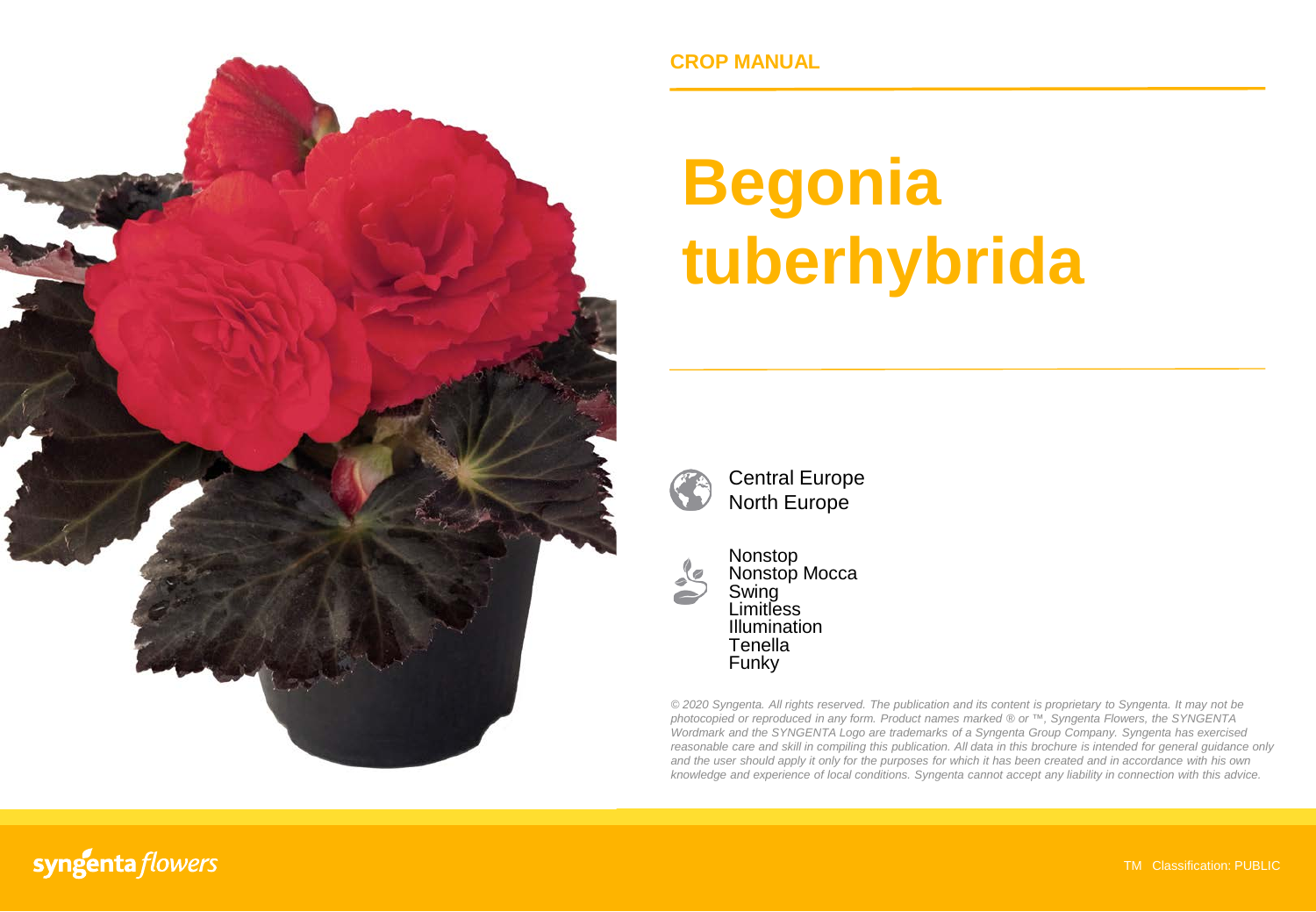# Finished Plant **Begonia**

| <b>Series</b> | <b>Type</b> | Leaf colour | Pot size       |
|---------------|-------------|-------------|----------------|
| Nonstop       | medium      | green       | $10.5 - 12$ cm |
| Nonstop Mocca | medium      | dark green  | $10.5 - 12$ cm |
| Swing         | compact     | green       | $9 - 11$ cm    |
| Limitless     | medium      | green       | 10.5-12 cm     |
| Illumination  | trailing    | green       | $10 - 12$ cm   |
| Funky         | trailing    | green       | $10 - 12$ cm   |
| Tenella       | trailing    | green       | $10 - 12$ cm   |

**Remarks**

Obligate long day plants!

| <b>Calendar Week</b>                                  |   | 9 10 11 12 13 14 15 16 17 18 19 20 21 22 23 24 25 26 27 28 29 30 31 |   |   |   |   |   |   |   |   |   |   |   |   |   |   |   |  |  |  |
|-------------------------------------------------------|---|---------------------------------------------------------------------|---|---|---|---|---|---|---|---|---|---|---|---|---|---|---|--|--|--|
|                                                       | P |                                                                     |   |   |   |   | F |   |   |   |   |   |   |   |   |   |   |  |  |  |
|                                                       |   | P                                                                   |   |   |   |   |   | F |   |   |   |   |   |   |   |   |   |  |  |  |
|                                                       |   |                                                                     | P |   |   |   |   |   | F |   |   |   |   |   |   |   |   |  |  |  |
|                                                       |   |                                                                     |   | P |   |   |   |   |   | F |   |   |   |   |   |   |   |  |  |  |
| Scheduling from 72 tray<br>type for 11 cm pot without |   |                                                                     |   |   | P |   |   |   |   |   | F |   |   |   |   |   |   |  |  |  |
| pinch at an average daily                             |   |                                                                     |   |   |   | P |   |   |   |   |   | F |   |   |   |   |   |  |  |  |
| temperature (ADT) of 19°C,                            |   |                                                                     |   |   |   |   | P |   |   |   |   |   | F |   |   |   |   |  |  |  |
| adjusted to light levels                              |   |                                                                     |   |   |   |   |   | P |   |   |   |   |   | F |   |   |   |  |  |  |
|                                                       |   |                                                                     |   |   |   |   |   |   | P |   |   |   |   |   | F |   |   |  |  |  |
|                                                       |   |                                                                     |   |   |   |   |   |   |   | P |   |   |   |   |   | F |   |  |  |  |
|                                                       |   |                                                                     |   |   |   |   |   |   |   |   | P |   |   |   |   |   | F |  |  |  |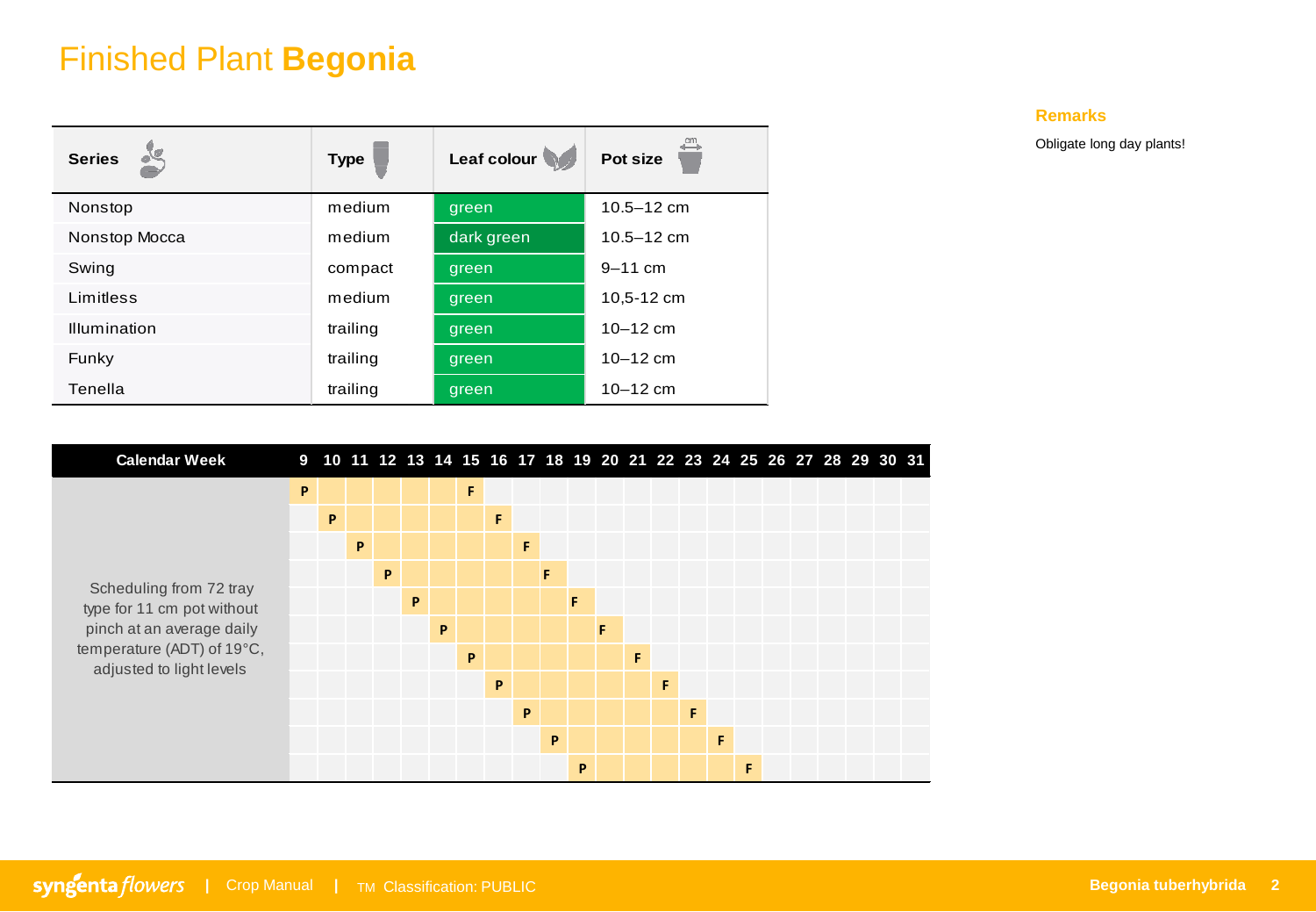# Cultivation Advice

When natural day length is less than 12 hours continue with assimilation lighting day extension to 14-16 hr. If plants are placed under short days conditions growth will be uneven and plants start to form a tuber.



**Pests**

Aphids, Thrips



**Diseases**

Botrytis, Pythium, Rhizoctonia, Powdery mildew



**Light**

Begonia tuberhybrida wants to form tubers and single flowers when natural daylengh is < 12 hours.



**Irrigation**

Alternate between moisture levels wet (4) and medium (2). Allow media to approach level (2) before re-saturating to level  $(4).$ 



### **PGR Applications**

CCC (Chlormequat chloride) if needed can be used as a spray 0,03% - 0,05%.



### **Tips & Tricks**

Pot immediately upon receipt. Do not allow plants to become overgrown in the tray. Avoid too high ammonium levels which leads to tall, stretched plants with few flowers.